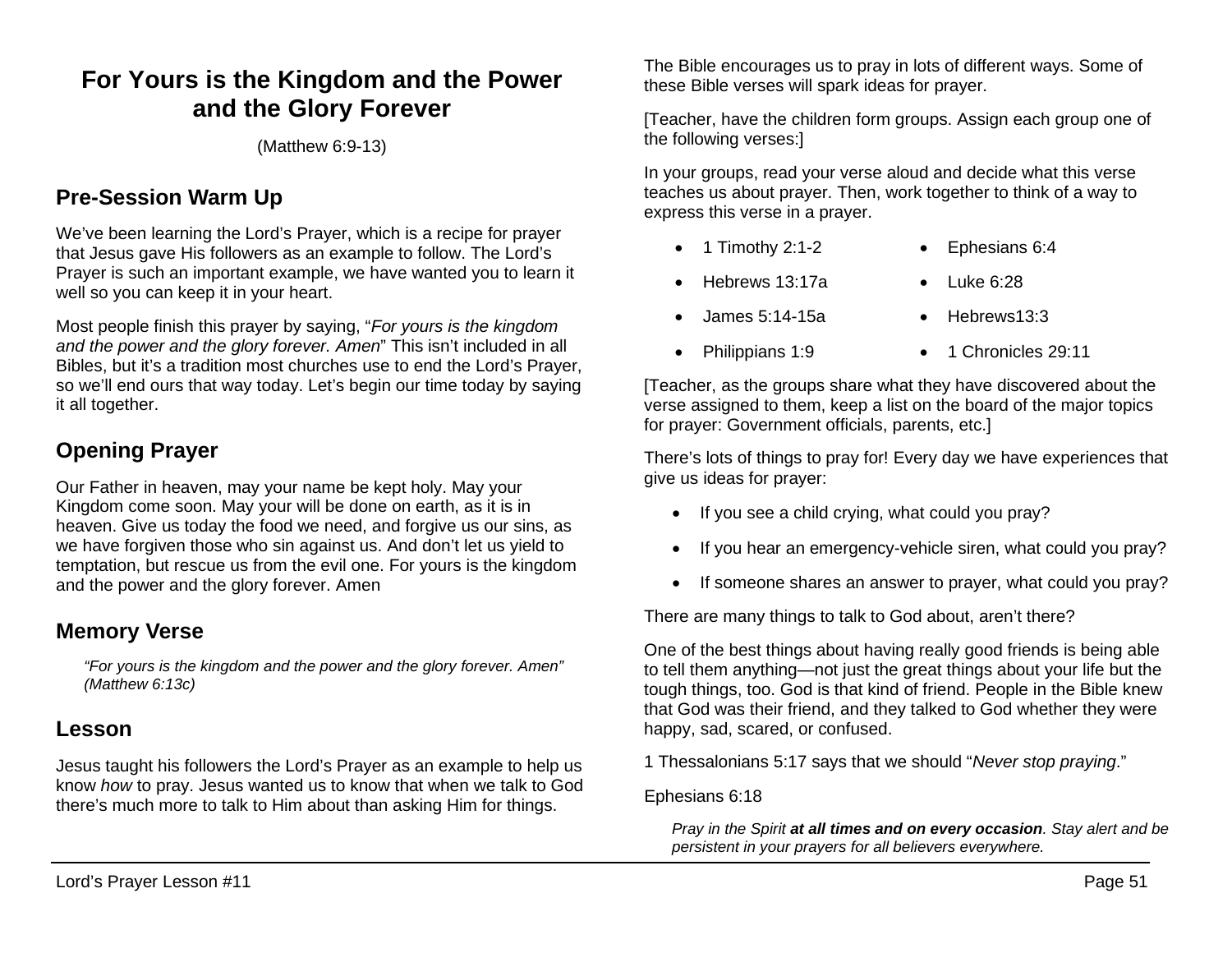Jesus wants us to talk to God through prayer all the time about anything and everything. We need to make prayer a regular part of our every-day life.

In the first lesson of this series on the Lord's Prayer we learned some things about prayer that Jesus taught His disciples I want to review with you:

#### Matthew 6:5

*When you pray, don't be like the hypocrites who love to pray publicly on street corners and in the synagogues where everyone can see them. I tell you the truth, that is all the reward they will ever get.*

God doesn't want us to be hypocrites when we pray. What's a *hypocrite*? (A pretender, a deceiver, or a phony) God doesn't want us to pray just to show off to others; He wants us to pray sincerely from our hearts directly to Him.

#### Matthew 6:6

*But when you pray, go away by yourself, shut the door behind you, and pray to your Father in private. Then your Father, who sees everything, will reward you.*

God wants us to pray privately where it's just the two of you. He said to pray in your secret place where you can't be distracted.

#### Matthew 6:7-8

*When you pray, don't babble on and on as people of others religions do. They think their prayers are answered merely by repeating their words again and again. (8) Don't be like them, for your Father knows exactly what you need even before you ask him!*

God wants us to have simple, honest prayers. It's not necessary to repeat the same words over and over. He knows our need before we even ask Him, anyway.

#### *Close your prayer as you began it, by remembering who it is you've been talking to...*

#### Matthew 6:13c

*For Yours is the kingdom and the power and the glory forever. Amen.*

Think about it. You have been talking to the creator of the whole universe! He's all-knowing and all-wise. Our God rules over all. He alone has the power to help us each day. And He will! He can answer your prayers! Having this in your mind when you pray gives you confidence. Whatever happens, you and I want God to have all the praise and honor.

## **Closing Prayer**

Let's close by saying the Lord's Prayer again together, using the ending that we learned today.

*Our Father in heaven, may your name be kept holy. May your Kingdom come soon. May your will be done on earth, as it is in heaven. Give us today the food we need, and forgive us our sins, as we have forgiven those who sin against us. And don't let us yield to temptation, but rescue us from the evil one. For yours is the kingdom and the power and the glory forever. Amen.*

# **Learning Activities**

### **Craft Corner**

### *Lord's Prayer Plaques*

Allow the children to make nice keepsake plaques with the Lord's Prayer on it to hang in their rooms at home.